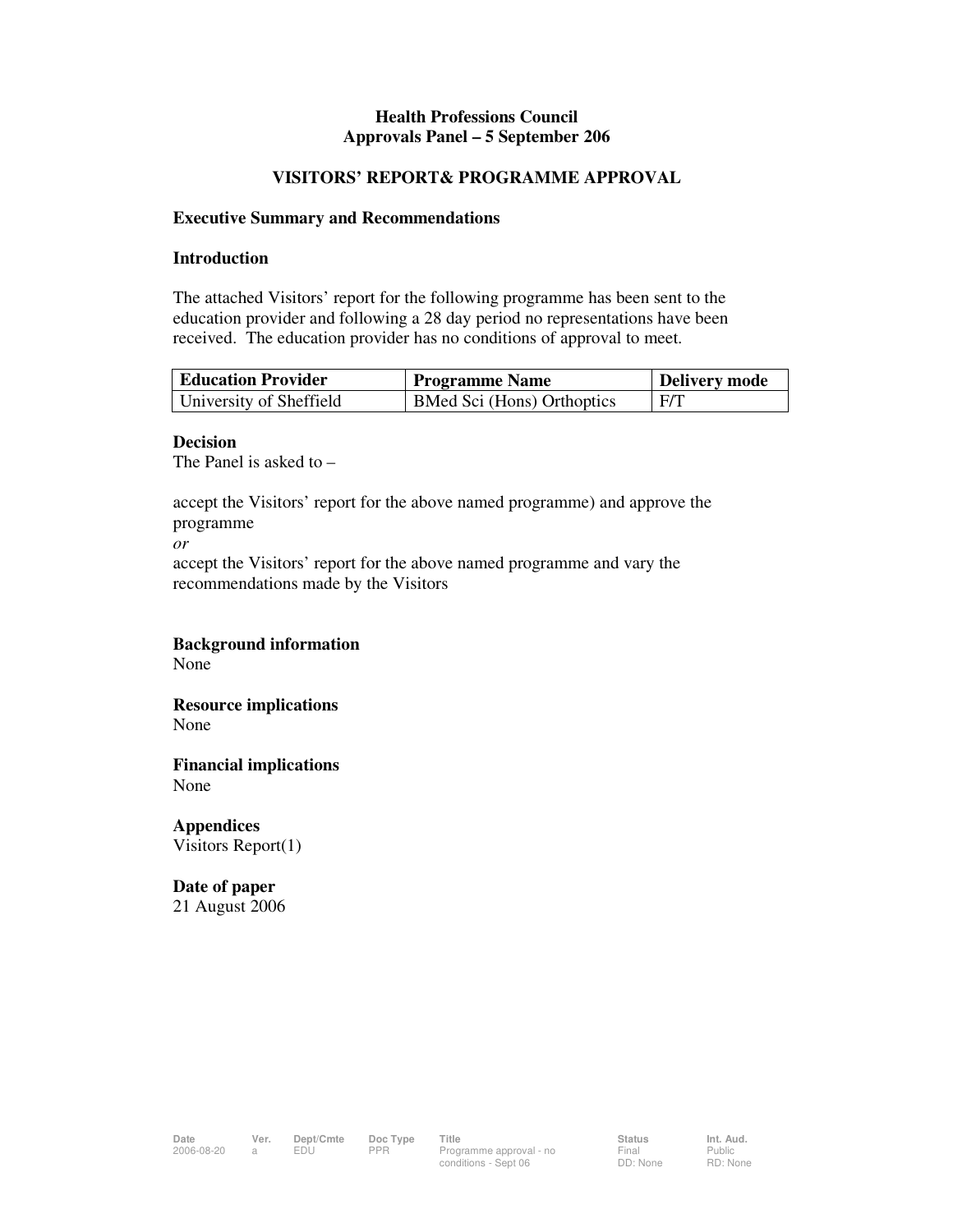

# **Health Professions Council**

# **Visitors' report**

| Name of education provider                                                         | University of Sheffield                                                |
|------------------------------------------------------------------------------------|------------------------------------------------------------------------|
| Name and titles of programme(s)                                                    | <b>BMed Sci (Hons) Orthoptics</b>                                      |
| <b>Mode of Delivery (FT/PT)</b>                                                    | F/T                                                                    |
| Date of Visit                                                                      | $18^{th}$ -19 <sup>th</sup> July 2006                                  |
| Proposed date of approval to<br>commence                                           | September 2006                                                         |
| Name of HPC visitors attending<br>(including member type and<br>professional area) | Moira Helm (Occupational Therapist)<br>Patricia Blackburn (Orthoptist) |
| <b>HPC</b> Executive officer(s) (in<br>attendance)                                 | Karen Scott<br>Osama Ammar (Observing)                                 |
| Joint panel members in attendance<br>(name and delegation):                        | Ian Peake (Chair)                                                      |

**Scope of visit** *(please tick)*

| New programme                                    |  |
|--------------------------------------------------|--|
| Major change to existing programme               |  |
| <b>Visit initiated through Annual Monitoring</b> |  |

# **Confirmation of meetings held**

|                                                                                     | Yes | No | N/A |
|-------------------------------------------------------------------------------------|-----|----|-----|
| Senior personnel of provider with responsibility for resources<br>for the programme |     |    |     |
| Programme team                                                                      |     |    |     |
| Placements providers and educators                                                  |     |    |     |
| Students (current or past as appropriate)                                           |     |    |     |

# **Confirmation of facilities inspected**

|                         | <b>Yes</b> | No | N/A |
|-------------------------|------------|----|-----|
| Library learning centre |            |    |     |
| <b>IT</b> facilities    |            |    |     |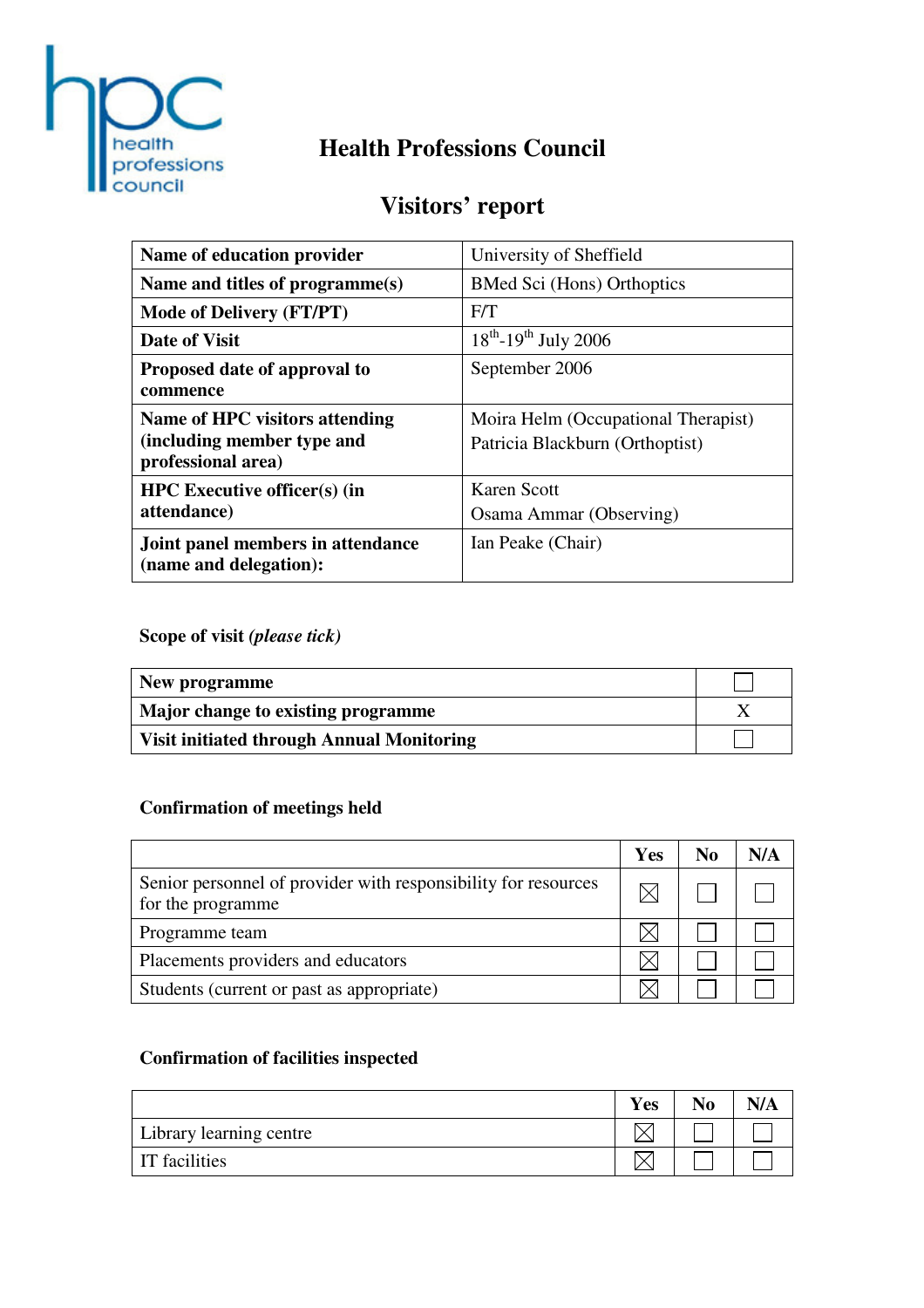| Specialist teaching accommodation |  |  |
|-----------------------------------|--|--|

## **Confirmation that particular requirements/specific instructions (if any) of the Education and Training Committee that have been explored e.g. specific aspects arising from annual monitoring reports.**

| Requirement (please insert detail) |  | $\bf N_0$ |  |
|------------------------------------|--|-----------|--|
|                                    |  |           |  |
|                                    |  |           |  |
|                                    |  |           |  |

| Proposed student cohort intake number please state | 30 |
|----------------------------------------------------|----|
|----------------------------------------------------|----|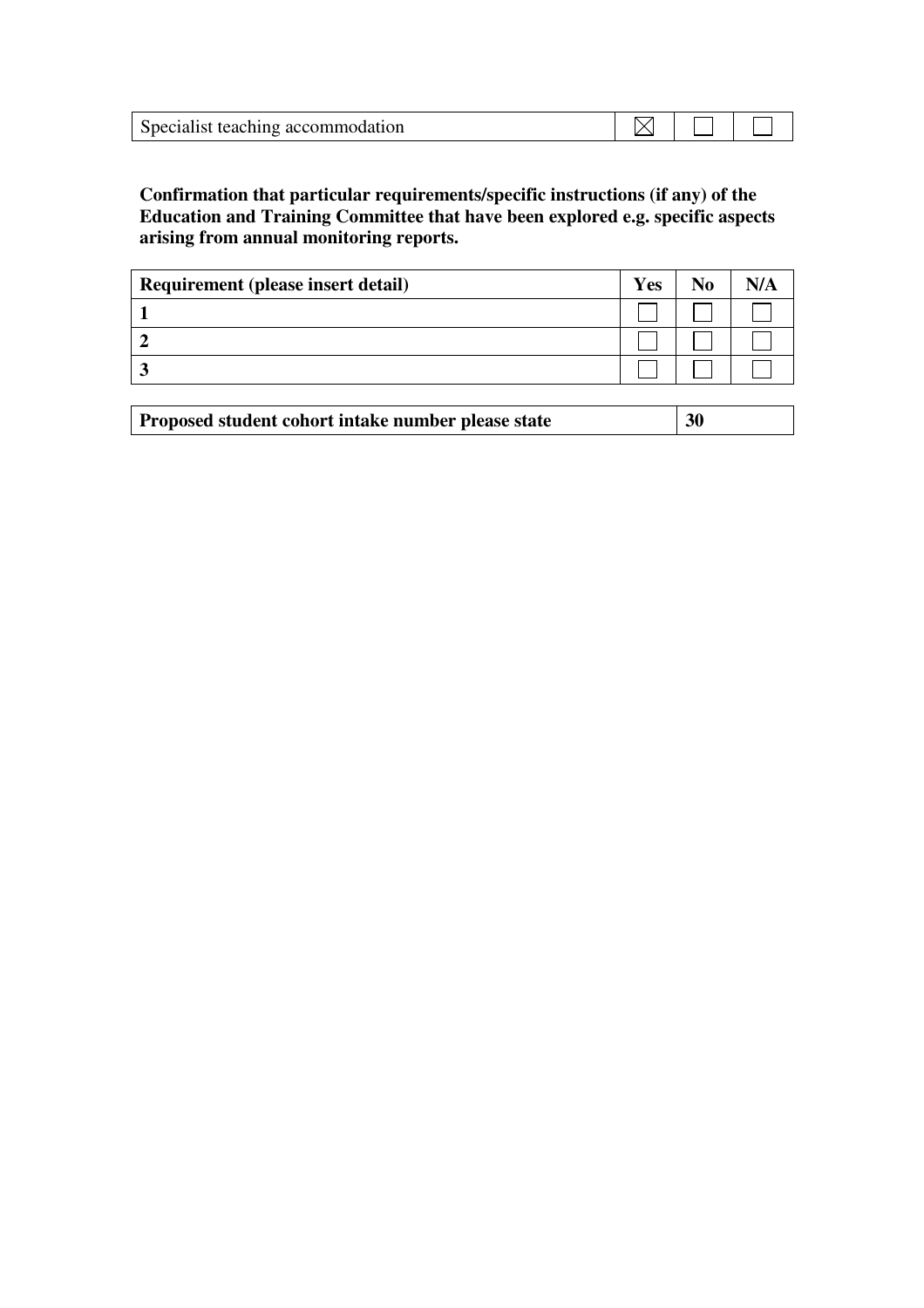## **Conditions**

None

**Recommendations**  None

## **Visit Summary**

### **Set 1: Programme admissions**

The level of entry to the Register is at BSc (Hons) level.

The admissions procedures for the programme are robust and meet all the HPC requirements for this SET.

### **SET 2: Programme management and resource standards**

The senior management demonstrated a clear long-term commitment to the programme.

The programme is well managed. The programme team is a strong and cohesive unit providing an excellent service to students and placement providers. Staff are actively engaged in a range of continuing professional development activities, including clinical practice and research.

All specialist teaching spaces were considered to be fit for purpose and well appointed. In addition, positive advances had been made toward increasing the use of IT and technology for teaching and learning purposes.

### **SET 4: Curriculum standards**

Curriculum standards for the programme meet all the HPC requirements.

Both inter-disciplinary and multi-disciplinary learning are integral to the programme and this will be further enhanced by the changes already made to the programme.

All necessary aspects were included in the programme and it was not considered to need a recommendation for change. It was suggested that a stronger focus could be placed on ethics and the 'softer' side of the discipline in the first year of the programme.

### **SET 5: Practice placement standards**

All the HPC standards relating to placements are met by the programme.

It was evident from the visit that communication between the placement providers and the University were excellent despite the significant distances between some of the placements.

While there was no formal network between the providers themselves, it was suggested that the new IT systems implemented to enhance teaching and learning would also be an effective tool for enhancing placement networking for clinical tutors.